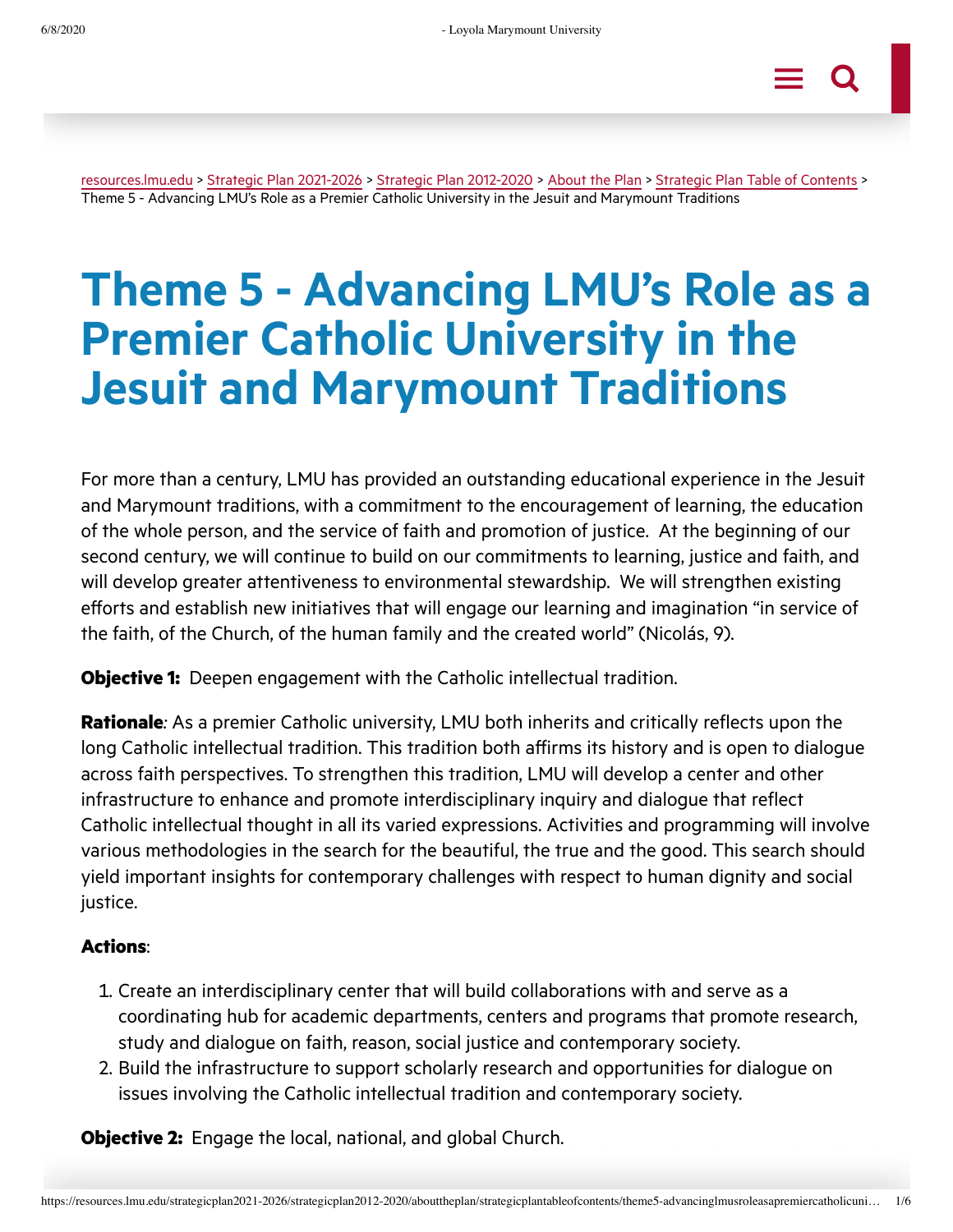

university is committed to enhancing its partnership with the local, national and international Church to provide a collaborative space for confronting opportunities and challenges facing our city and our world today.

## **Actions:**

- . Provide excellent pastoral and leadership preparation and training of leaders and lay ministers for the local and national Church.
- . Promote and grow the work of the Center for Catholic Education as a resource to local Catholic elementary and secondary schools by training educators and leaders in Catholic education and providing a strong research rationale for the value of Catholic education, particularly for underserved students.

**Objective 3:** Strengthen the university's commitment to stewardship, ethical sustainability, environmental justice and human resilience.

**Rationale:** LMU strives to infuse sustainability into all campus decision-making processes in order to promote economic, social, spiritual and environmental well-being. The lens of sustainability provides a powerful vision for community engagement in initiatives of equity, spirituality and stewardship. Thus, the linking of our mission to environmental sustainability and resilience will be integrated into our curricular and co-curricular programs so that we can be a leader in best sustainable practices among universities and form new leaders in sustainable practices.

## **Actions:**

- . Be a national leader among universities in sustainable practices by making progress on the implementation of sustainability objectives in LMU's 2011 Master Plan and the Climate Action Plan.
- . Engage students, faculty, staff, and administrators in learning about, teaching to and celebrating the traditions of resilience and sustainability in the support of social justice, earth care and deeper understanding of human-nature interactions.
- . Partner with the broader community in sustainability and environmental justice efforts through interdisciplinary centers, programs in underserved neighborhoods, and off-campus facilities, such as schools, urban gardens and parks.

**Navigation Options**

Next [Section](https://resources.lmu.edu/strategicplan2021-2026/strategicplan2012-2020/abouttheplan/strategicplantableofcontents/theme6-promotingcompetitivenessandaccountability/)| [Previous](https://resources.lmu.edu/strategicplan2021-2026/strategicplan2012-2020/abouttheplan/strategicplantableofcontents/theme4-commitmenttolocalandglobalcitizenship/) Section| Table of [Contents](https://resources.lmu.edu/strategicplan2021-2026/strategicplan2012-2020/abouttheplan/strategicplantableofcontents/)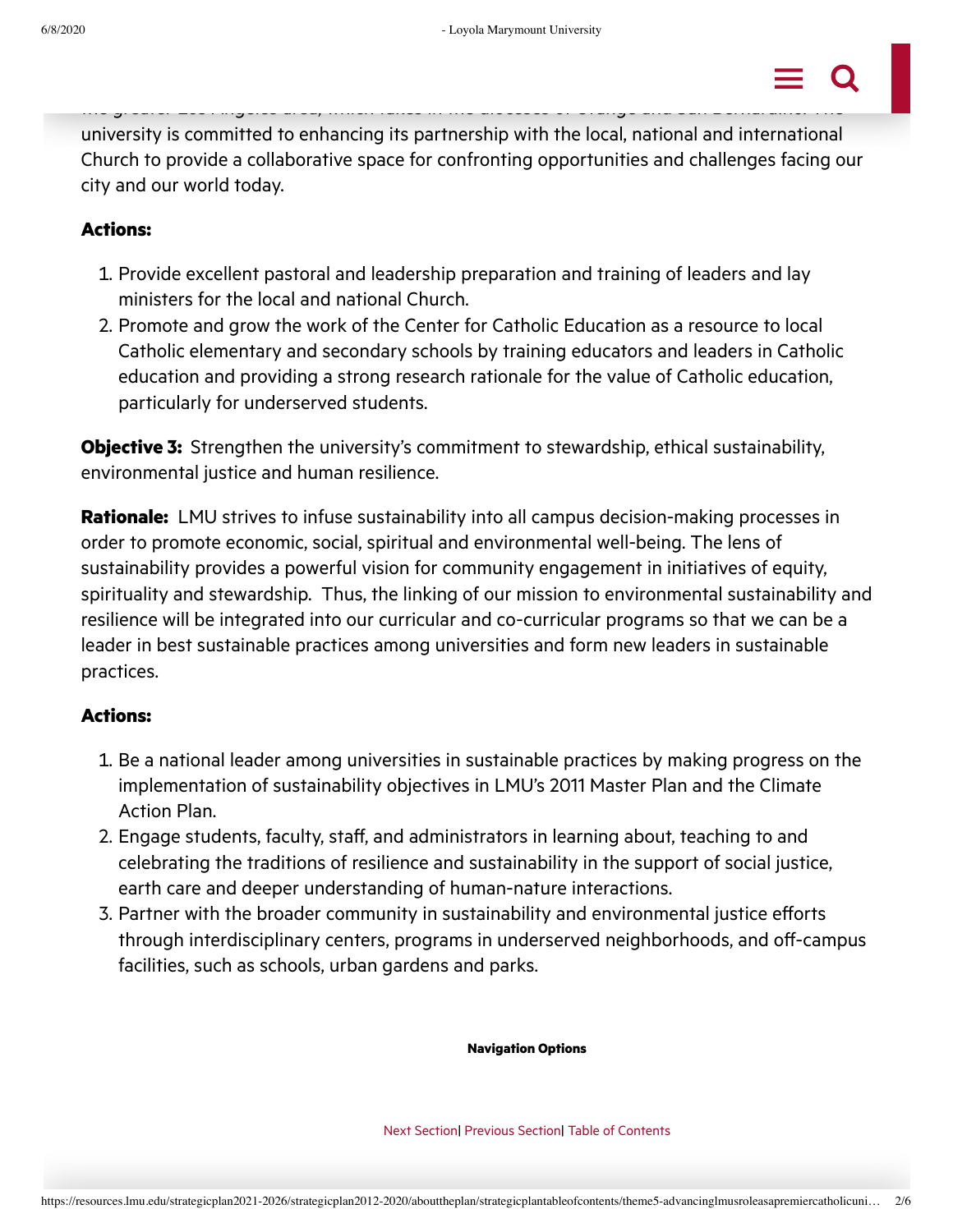



# **Find Us**

#### **WE STCHE ST E R M AIN CA M P U S**

1 LMU Drive Los Angeles, CA 90045 310.338.2700

#### **DOWNTOWN LAW CAMPUS**

919 Albany Street Los Angeles, CA 90015 213.736.1000

### **P LAYA V I STA CA M P U S**

12105 E. Waterfront Drive, Suite 200 Playa Vista, CA 90094 310.338.2700



# **Visit Campus**

**TAK E AC T ION**

[Contact](https://www.lmu.edu/about/contact/) Us

Visit Campus

Request [Information](https://www.lmu.edu/about/contact/)

Apply for [Admission](https://www.lmu.edu/apply/)

Apply for [Employment](https://admin.lmu.edu/hr/)

 $M$ ake a Gift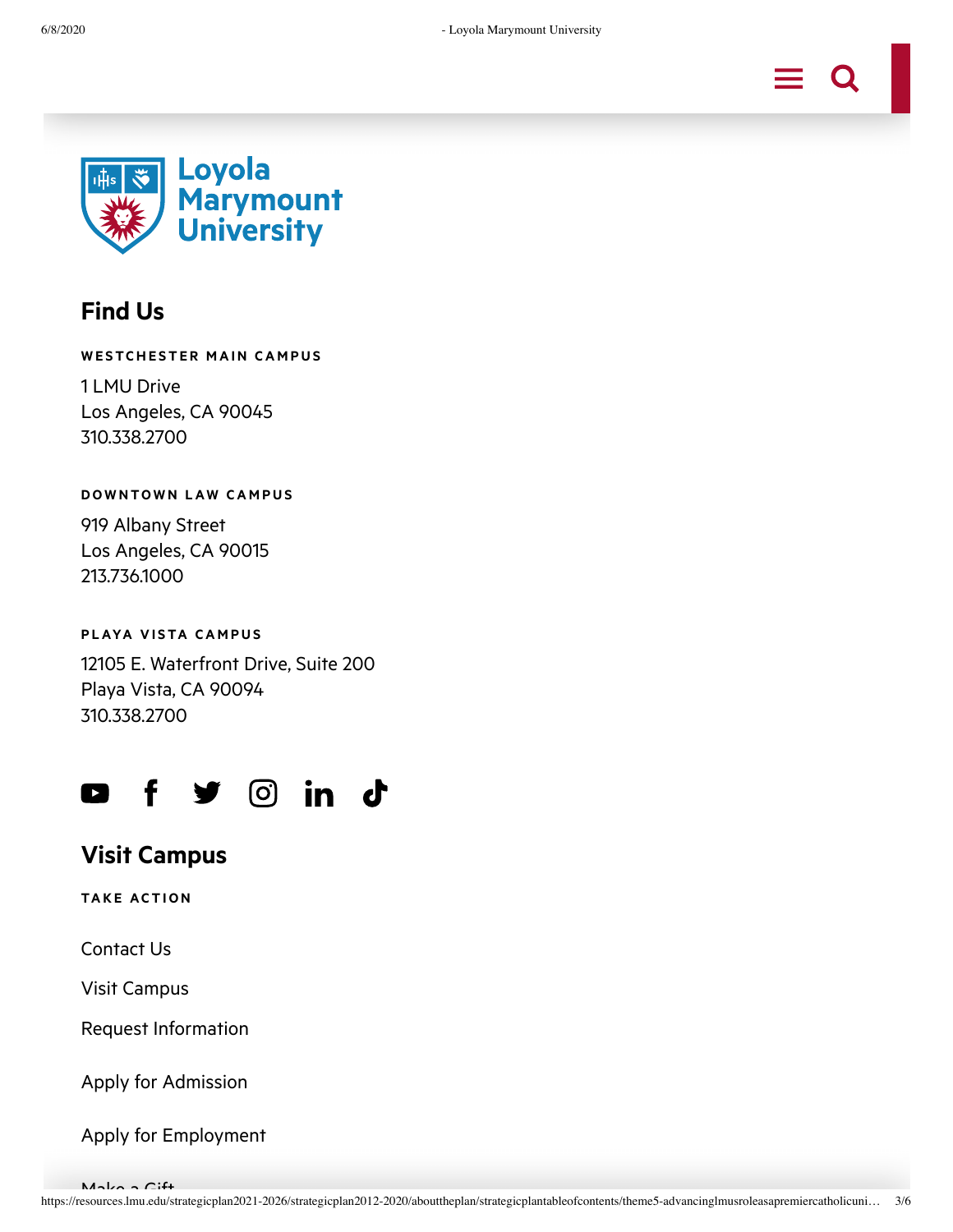

#### **COL L E G E S AND S CHOOL S**

LMU [Bellarmine](https://bellarmine.lmu.edu/) College of Liberal Arts

LMU College of Business [Administration](https://cba.lmu.edu/)

LMU College of [Communication](https://cfa.lmu.edu/) and Fine Arts

LMU Frank R. Seaver College of Science and [Engineering](https://cse.lmu.edu/)

LMU [Loyola](https://www.lls.edu/) Law School

LMU School of [Education](https://soe.lmu.edu/)

LMU School of Film and [Television](https://sftv.lmu.edu/)

# **Explore LMU**

**E S S ENT IAL S**

All Degrees and [Programs](https://www.lmu.edu/academics/degrees/)

[University](http://library.lmu.edu/) Library

**[Athletics](https://www.lmulions.com/)** 

Student Affairs [Division](https://studentaffairs.lmu.edu/)

[Continuing](https://www.lmu.edu/academics/continuingeducation/) Education

[Academic](https://registrar.lmu.edu/academicresources/calendars-academic/) Calendar

**E X P LOR E**

Maps and [Parking](https://www.lmu.edu/resources/campusmaps/)

#### Mission [Statement](https://mission.lmu.edu/mission/)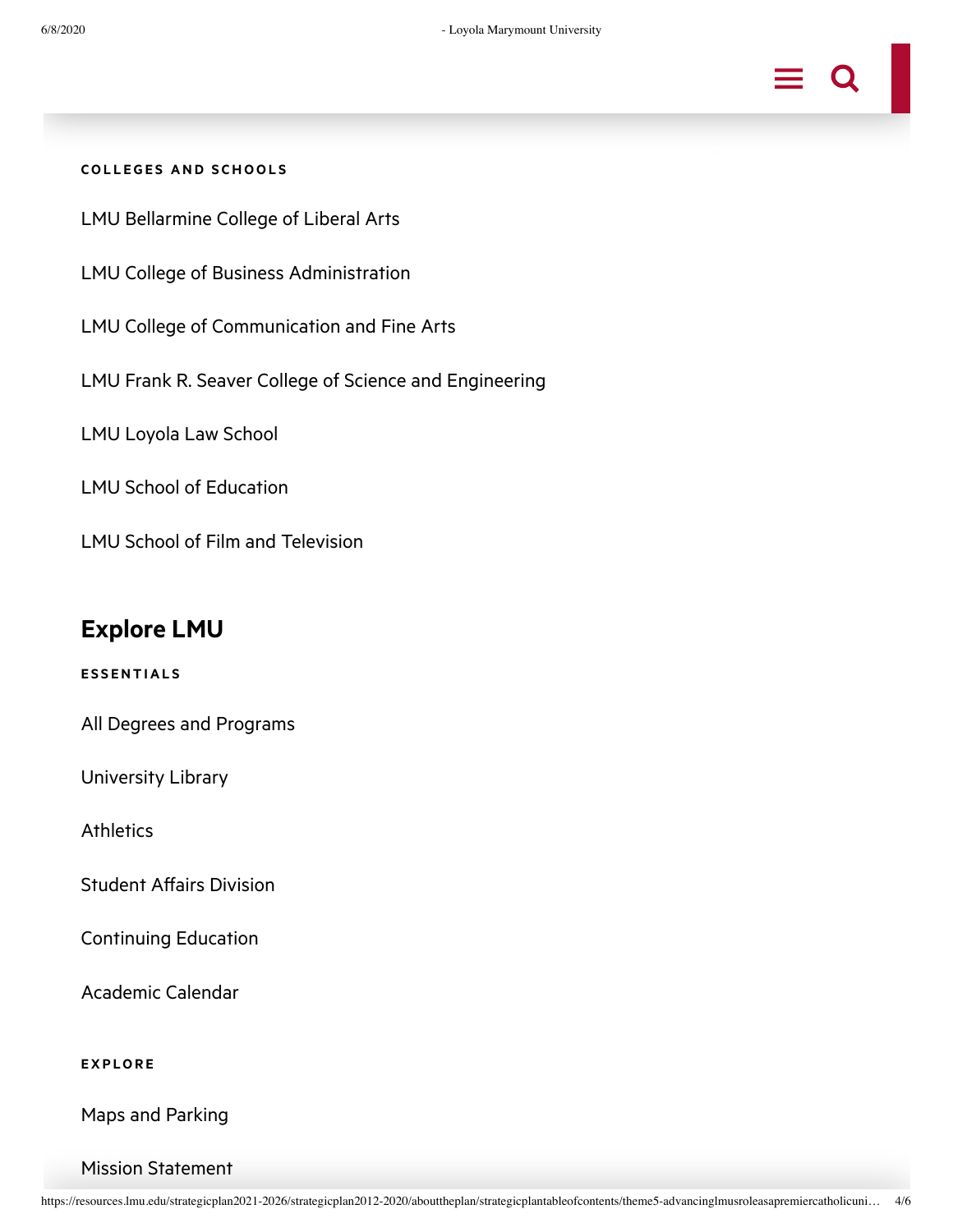

LMU Facts and [Figures](https://www.lmu.edu/about/factsfigures/)

LMU [Magazine](https://magazine.lmu.edu/)

[Newsroom](https://newsroom.lmu.edu/)

LMU This [Week](https://lmuthisweek.lmu.edu/)

## **Resources**

**INFOR M AT ION FOR**

[Prospective](https://www.lmu.edu/apply/) Students and Parents

[Alumni](https://alumni.lmu.edu/)

[Community](https://community.lmu.edu/) and Neighbors

News [Media](https://newsroom.lmu.edu/)

#### **CONV ENI ENC E**

[MYLMU](https://my.lmu.edu/)

**[Directory](https://www.lmu.edu/resources/directory/)** 

iLMU [Mobile](https://mobile.lmu.edu/)

Site [Index](https://www.lmu.edu/about/administrativeofficesdepartments/)

[Accessible](https://assistive.usablenet.com/tt/referrer) View LMU.edu

Site [Accessibility](https://www.lmu.edu/about/siteaccessibilityfeedbackform/) Feedback Form

Terms of [Service](https://www.lmu.edu/tos/)

[Copyright](https://www.lmu.edu/copyright/) and Privacy